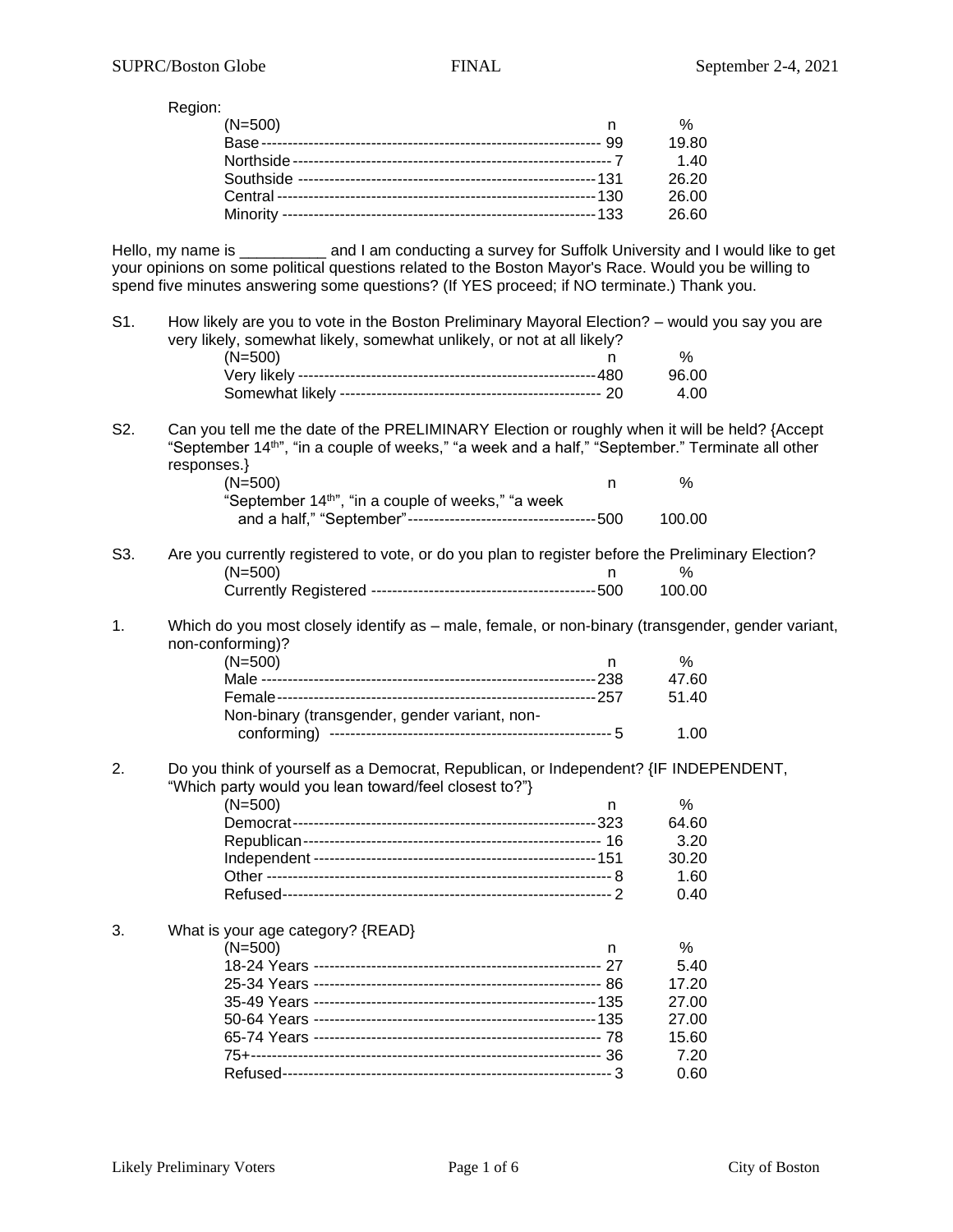| 4. | For statistical purposes only, can you please tell me what your ethnic background/ancestry is?<br>${READ}$                                                                                     |       |
|----|------------------------------------------------------------------------------------------------------------------------------------------------------------------------------------------------|-------|
|    | $(N=500)$<br>n                                                                                                                                                                                 | %     |
|    |                                                                                                                                                                                                | 48.60 |
|    |                                                                                                                                                                                                |       |
|    |                                                                                                                                                                                                | 24.60 |
|    | American Indian/Alaska Native ----------------------------------- 2                                                                                                                            | 0.40  |
|    |                                                                                                                                                                                                | 8.60  |
|    | Native Hawaiian/Other Pacific Islander----------------------- 1                                                                                                                                | 0.20  |
|    |                                                                                                                                                                                                | 13.00 |
|    |                                                                                                                                                                                                | 1.00  |
|    |                                                                                                                                                                                                | 2.40  |
|    |                                                                                                                                                                                                | 1.20  |
| 5. | How long have you lived in the city of Boston? (READ)                                                                                                                                          |       |
|    | $(N=500)$<br>n.                                                                                                                                                                                | %     |
|    |                                                                                                                                                                                                | 5.80  |
|    |                                                                                                                                                                                                | 13.60 |
|    |                                                                                                                                                                                                | 26.00 |
|    |                                                                                                                                                                                                | 28.60 |
|    |                                                                                                                                                                                                | 25.80 |
|    |                                                                                                                                                                                                | 0.00  |
|    |                                                                                                                                                                                                | 0.20  |
| 6. | Thinking about your vote for mayor, what is the most important issue that will affect your vote?<br>Would you say (RANDOMIZE .1-.6)                                                            |       |
|    | $(N=500)$<br>n                                                                                                                                                                                 | $\%$  |
|    |                                                                                                                                                                                                | 10.00 |
|    |                                                                                                                                                                                                | 14.20 |
|    |                                                                                                                                                                                                | 19.20 |
|    |                                                                                                                                                                                                | 3.80  |
|    |                                                                                                                                                                                                | 16.60 |
|    |                                                                                                                                                                                                | 20.20 |
|    | Climate change/environment---------------------------------- 14                                                                                                                                | 2.80  |
|    |                                                                                                                                                                                                | 1.00  |
|    |                                                                                                                                                                                                | 0.80  |
|    |                                                                                                                                                                                                | 3.60  |
|    |                                                                                                                                                                                                | 6.00  |
|    |                                                                                                                                                                                                | 1.80  |
| 7. | Recently, Education Commissioner Jeffrey Riley announced that all Massachusetts K-12 public<br>school students and staff will be required to wear masks inside school buildings, regardless of |       |
|    | vaccination status, until at least early October. Do you agree or disagree with this policy?                                                                                                   |       |
|    | $(N=500)$<br>n                                                                                                                                                                                 | ℅     |
|    |                                                                                                                                                                                                | 87.40 |
|    |                                                                                                                                                                                                | 8.80  |
|    |                                                                                                                                                                                                | 3.60  |
|    |                                                                                                                                                                                                | 0.20  |
| 8. | In general, do you believe employers should require that their employees get vaccinated - yes or<br>no?                                                                                        |       |
|    | $(N=500)$<br>n                                                                                                                                                                                 | %     |
|    |                                                                                                                                                                                                | 71.60 |
|    |                                                                                                                                                                                                | 18.60 |
|    |                                                                                                                                                                                                | 9.80  |
|    |                                                                                                                                                                                                |       |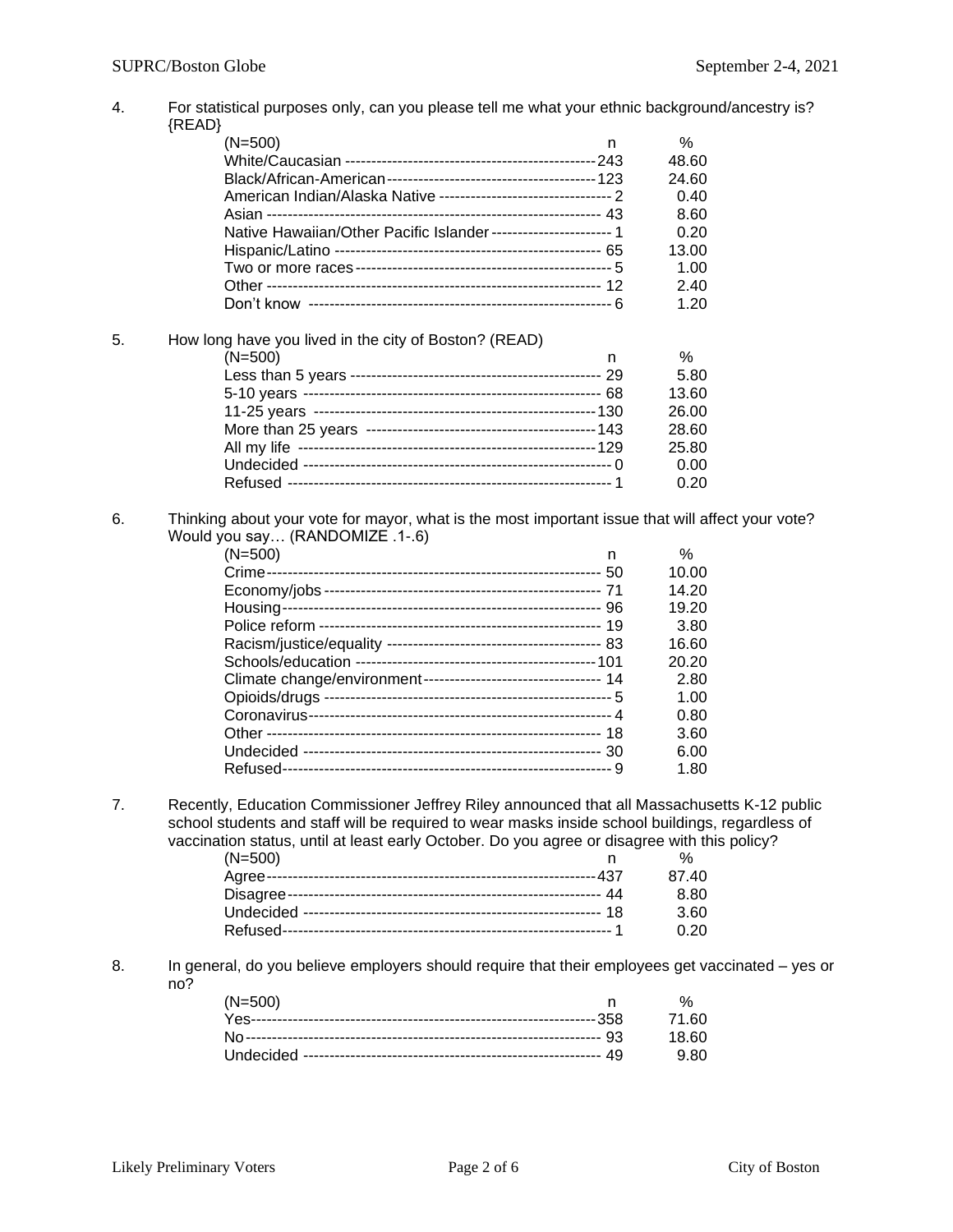9. Currently, seven of the eight candidates listed on your ballot are actively running for Mayor of Boston and I'd like to ask your first and second choices. If the preliminary election for Boston Mayor was held today, for whom would you vote or toward whom do you lean at this time? (READ LIST EXACTLY AS IT APPEARS ON OFFICIAL BALLOT)

| ן וסהים השווייט טוויס טוויס וויסה ובחלות וטוב                    |       |
|------------------------------------------------------------------|-------|
| $(N=500)$<br>n                                                   | $\%$  |
|                                                                  | 18.80 |
|                                                                  | 0.40  |
|                                                                  | 17.80 |
|                                                                  | 20.40 |
|                                                                  | 30.60 |
| Jon Santiago (withdrew but still listed on ballot) ----------- 1 | 0.20  |
|                                                                  | 0.20  |
|                                                                  | 3.00  |
|                                                                  | 7.60  |
|                                                                  | 1.00  |

| 10. | {FOR 9.1 - 9.8} Who would be your second choice? (REMOVE Q9 RESPONSE 9.1-9.8) |       |
|-----|-------------------------------------------------------------------------------|-------|
|     | $(N=457)$<br>n                                                                | $\%$  |
|     |                                                                               | 6.35  |
|     |                                                                               | 0.44  |
|     |                                                                               | 23.41 |
|     |                                                                               | 14.44 |
|     |                                                                               | 21.66 |
|     | Jon Santiago (withdrew but still listed on ballot) ----------- 9              | 1.97  |
|     |                                                                               | 1.09  |
|     |                                                                               | 8.10  |
|     |                                                                               | 20.13 |
|     |                                                                               | 2.41  |

Now, I am going to read you a short list of individuals and for each, please tell me if your opinion of them is generally favorable or generally unfavorable. If you are undecided or if you have never heard of someone, just tell me that. First take (RANDOMIZE 11-14). Is your opinion of (RANDOMIZE) generally favorable or generally unfavorable?

| $(N=500)$ |                            | <b>NEVER HEARD OF</b> | <b>FAV</b>   | <b>UNFAV</b> | <b>HOF/UND</b> |
|-----------|----------------------------|-----------------------|--------------|--------------|----------------|
| 11.       | Kim Janey                  | 13<br>2.60            | 282<br>56.40 | 109<br>21.80 | 96<br>19.20    |
|           | 12. Andrea Campbell        | 22<br>4.40            | 317<br>63.40 | 58<br>11.60  | 103<br>20.60   |
|           | 13. Annissa Essaibi George | 45<br>9.00            | 219<br>43.80 | 114<br>22.80 | 122<br>24.40   |
| 14.       | Michelle Wu                | 13<br>2.60            | 344<br>68.80 | 71<br>14.20  | 72<br>14.40    |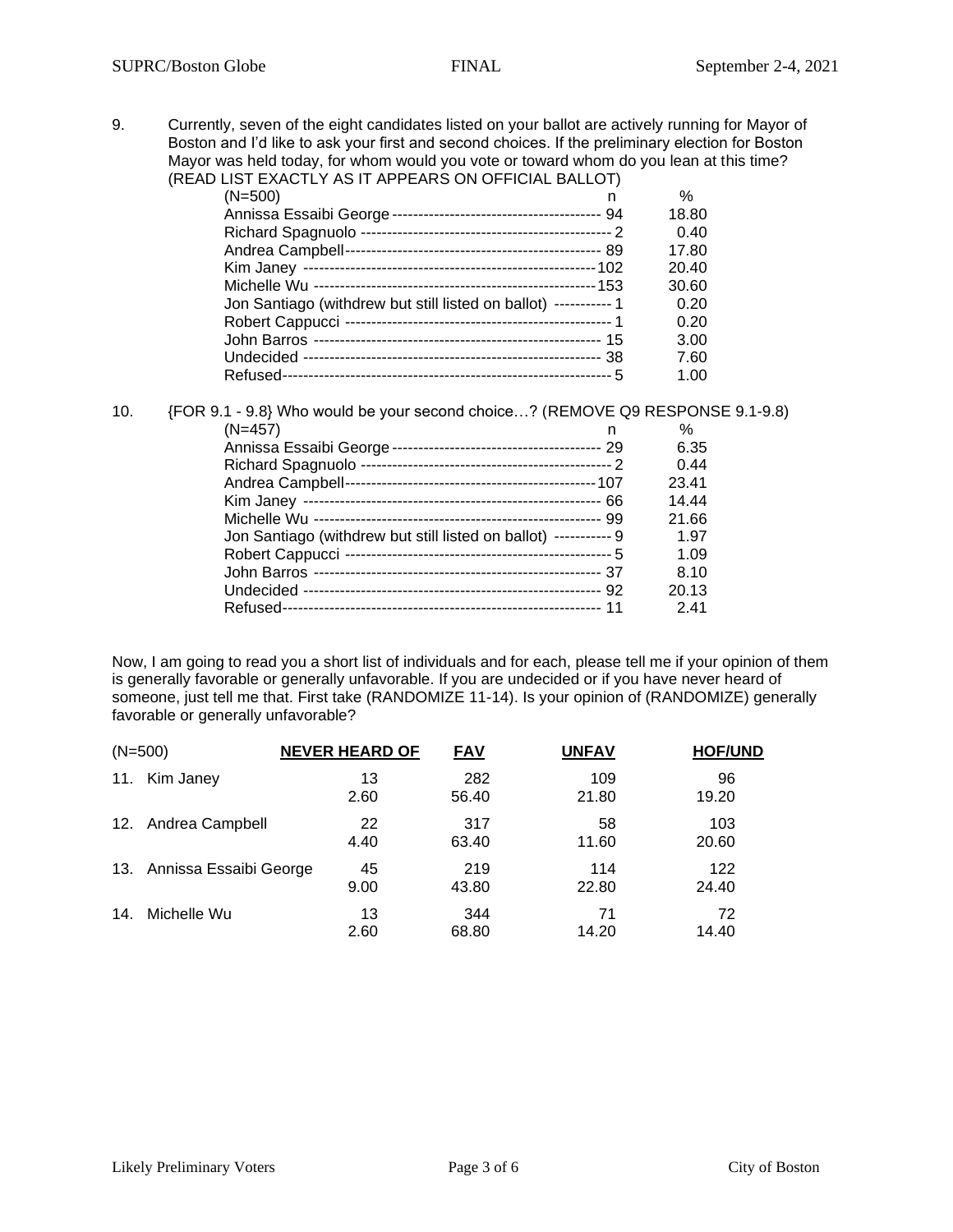| 15. | Thinking about the seven candidates actively running for mayor, which candidates have you                                                                                                 |       |  |  |  |
|-----|-------------------------------------------------------------------------------------------------------------------------------------------------------------------------------------------|-------|--|--|--|
|     | personally met?                                                                                                                                                                           |       |  |  |  |
|     | $(N=500)$<br>n.                                                                                                                                                                           | %     |  |  |  |
|     |                                                                                                                                                                                           | 3.20  |  |  |  |
|     |                                                                                                                                                                                           | 6.60  |  |  |  |
|     |                                                                                                                                                                                           | 0.40  |  |  |  |
|     |                                                                                                                                                                                           | 6.80  |  |  |  |
|     |                                                                                                                                                                                           | 8.00  |  |  |  |
|     |                                                                                                                                                                                           | 0.00  |  |  |  |
|     |                                                                                                                                                                                           | 11.60 |  |  |  |
|     |                                                                                                                                                                                           | 53.80 |  |  |  |
|     |                                                                                                                                                                                           | 6.60  |  |  |  |
|     |                                                                                                                                                                                           | 3.00  |  |  |  |
| 16. | Which candidate for mayor has run the most negative campaign?                                                                                                                             |       |  |  |  |
|     | $(N=500)$<br>n                                                                                                                                                                            | %     |  |  |  |
|     |                                                                                                                                                                                           | 0.20  |  |  |  |
|     |                                                                                                                                                                                           | 5.20  |  |  |  |
|     |                                                                                                                                                                                           | 0.60  |  |  |  |
|     |                                                                                                                                                                                           | 2.40  |  |  |  |
|     |                                                                                                                                                                                           | 4.60  |  |  |  |
|     |                                                                                                                                                                                           | 0.20  |  |  |  |
|     |                                                                                                                                                                                           | 2.00  |  |  |  |
|     |                                                                                                                                                                                           | 36.20 |  |  |  |
|     |                                                                                                                                                                                           | 0.20  |  |  |  |
|     |                                                                                                                                                                                           | 48.40 |  |  |  |
| 17. | Do you approve or disapprove of the job Kim Janey is doing as Mayor of Boston?                                                                                                            |       |  |  |  |
|     | $(N=500)$                                                                                                                                                                                 | $\%$  |  |  |  |
|     |                                                                                                                                                                                           | 61.00 |  |  |  |
|     |                                                                                                                                                                                           | 22.80 |  |  |  |
|     |                                                                                                                                                                                           | 16.00 |  |  |  |
|     |                                                                                                                                                                                           | 0.20  |  |  |  |
| 18. | Do you approve or disapprove of how Kim Janey is handling the coronavirus pandemic?                                                                                                       |       |  |  |  |
|     | $(N=500)$<br>n.                                                                                                                                                                           | %     |  |  |  |
|     |                                                                                                                                                                                           | 64.00 |  |  |  |
|     |                                                                                                                                                                                           | 20.00 |  |  |  |
|     |                                                                                                                                                                                           | 15.40 |  |  |  |
|     |                                                                                                                                                                                           | 0.60  |  |  |  |
|     |                                                                                                                                                                                           |       |  |  |  |
| 19. | Acting Mayor Kim Janey recently imposed a new mask mandate in Boston, requiring everyone<br>over the age of two to wear a mask when inside a business, gym, restaurant, or other location |       |  |  |  |
|     |                                                                                                                                                                                           |       |  |  |  |
|     | open to the public. Do you agree or disagree with this action?                                                                                                                            |       |  |  |  |
|     | $(N=500)$<br>n                                                                                                                                                                            | $\%$  |  |  |  |
|     |                                                                                                                                                                                           | 83.00 |  |  |  |
|     |                                                                                                                                                                                           | 15.20 |  |  |  |

Undecided ----------------------------------------------------------- 9 1.80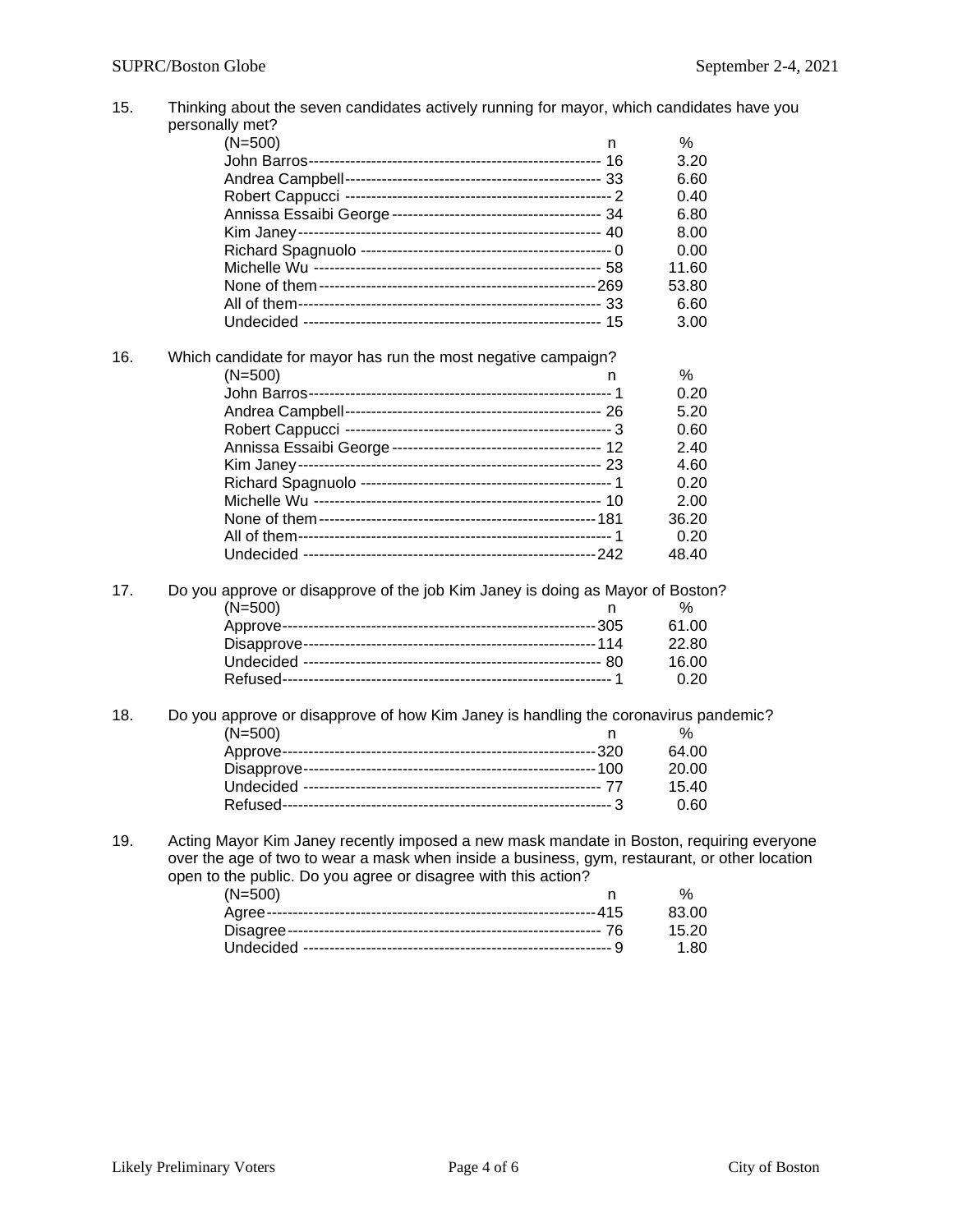| 20. | {FOR 19.1}<br>Of the following three options, which most closely matches your opinion of Janey's action?              |              |  |
|-----|-----------------------------------------------------------------------------------------------------------------------|--------------|--|
|     | {RANDOMIZING 1-3}                                                                                                     |              |  |
|     | $(N=415)$<br>n                                                                                                        | $\%$         |  |
|     | I agree with her decision to impose an indoor                                                                         |              |  |
|     |                                                                                                                       | 57.11        |  |
|     | I agree with the decision, but it should only apply                                                                   |              |  |
|     | to people who are not fully vaccinated ------------------ 20                                                          | 4.82         |  |
|     | I agree with the decision, but I think Janey should                                                                   |              |  |
|     | have imposed the mandate sooner ---------------------- 146                                                            | 35.18        |  |
|     |                                                                                                                       | 2.41         |  |
|     |                                                                                                                       | 0.48         |  |
| 21. | Acting mayor Kim Janey is requiring that all 18,000 city workers must show proof of COVID-19                          |              |  |
|     | vaccination or submit to weekly testing. Do you agree or disagree with this action?                                   |              |  |
|     | $(N=500)$<br>n                                                                                                        | %            |  |
|     |                                                                                                                       | 83.80        |  |
|     |                                                                                                                       | 13.40        |  |
|     |                                                                                                                       | 2.60         |  |
|     |                                                                                                                       | 0.20         |  |
|     | {FOR 21.1}                                                                                                            |              |  |
| 22. | Do you believe her mandate should be stronger, that is, to REQUIRE every city worker to be<br>vaccinated - yes or no? |              |  |
|     | $(N=419)$<br>n                                                                                                        | %            |  |
|     |                                                                                                                       | 66.11        |  |
|     |                                                                                                                       | 29.12        |  |
|     |                                                                                                                       | 4.77         |  |
| 23. | How do you plan to vote in the upcoming election? Have you already voted, (RANDOMIZE) do                              |              |  |
|     | you plan to vote early in person, do you plan to use a drop box, do you plan to vote by mail, or do                   |              |  |
|     | you plan to vote on election day?                                                                                     |              |  |
|     |                                                                                                                       |              |  |
|     | $(N=500)$<br>n.                                                                                                       | %            |  |
|     |                                                                                                                       | 3.80         |  |
|     |                                                                                                                       | 24.80        |  |
|     |                                                                                                                       | 21.80        |  |
|     |                                                                                                                       | 4.20         |  |
|     |                                                                                                                       | 42.20        |  |
|     | Undecided --                                                                                                          | 3.20         |  |
|     | How would you describe your own political viewpoint – very liberal, liberal, moderate,                                |              |  |
|     | conservative, very conservative? {ROTATE .1-.5 ASCENDING TO DESCENDING}                                               |              |  |
|     | $(N=500)$<br>n.                                                                                                       | %            |  |
|     |                                                                                                                       | 22.20        |  |
|     |                                                                                                                       | 26.80        |  |
|     |                                                                                                                       | 35.60        |  |
|     |                                                                                                                       | 8.20         |  |
|     |                                                                                                                       | 1.60         |  |
| 24. |                                                                                                                       | 0.80<br>4.80 |  |